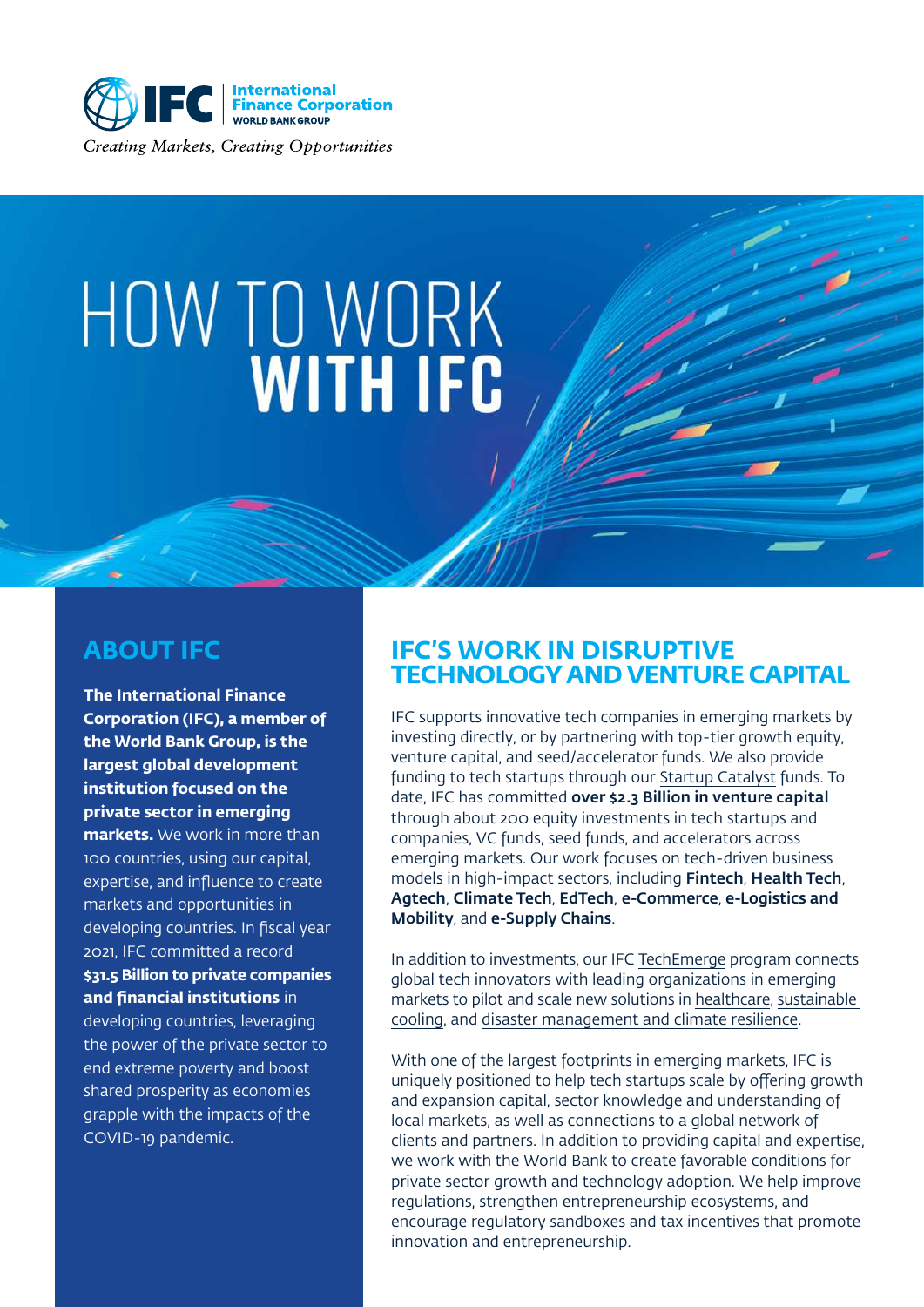

# **PORTFOLIO HIGHLIGHTS**



Check out more startups and venture funds in our portfolio [here](https://www.ifc.org/wps/wcm/connect/topics_ext_content/ifc_external_corporate_site/venture+capital/portfolio) and [here](https://www.ifc.org/wps/wcm/connect/industry_ext_content/ifc_external_corporate_site/financial+institutions/priorities/fintech/portfolio) (fintech portfolio).



## **BECOME A UNICORN WITH US**

We aim to be a long-term partner to the ventures we support, working together to scale innovative business solutions and expand their impact across emerging markets. IFC has supported several startups throughout their journey to unicorn status, including Apeel, Bolt, BYJU'S, Fawry, Interswitch, Moglix, BigBasket, upGrad, Coursera, Microvast, and more. Will you be the next?